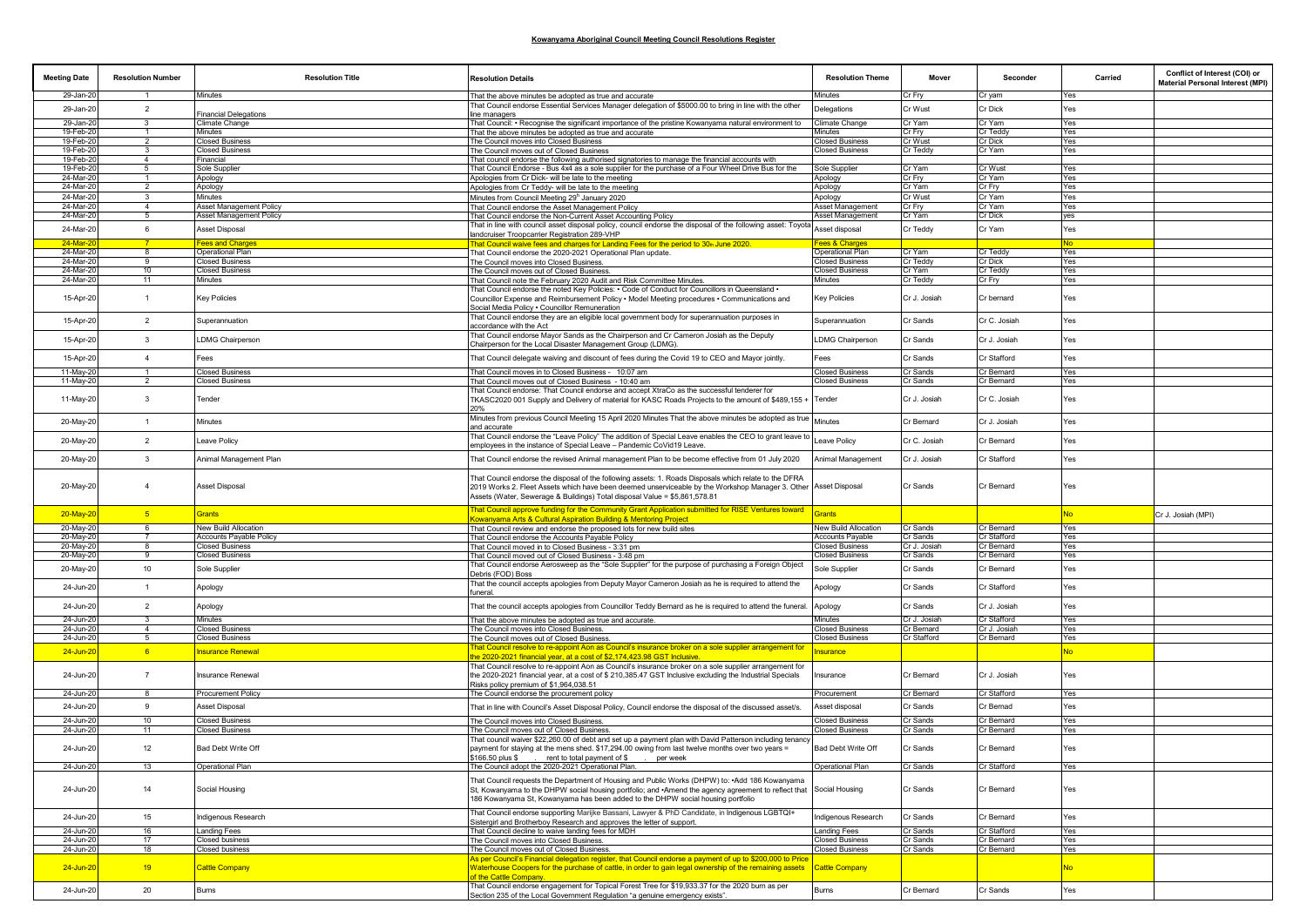| <b>Meeting Date</b>    | <b>Resolution Number</b>       | <b>Resolution Title</b>                                      | <b>Resolution Details</b>                                                                                                                                                                                                                                                                                                                  | <b>Resolution Theme</b>                          | Mover                    | Seconder                     | Carried    | Conflict of Interest (COI) or<br>Material Personal Interest (MPI) |
|------------------------|--------------------------------|--------------------------------------------------------------|--------------------------------------------------------------------------------------------------------------------------------------------------------------------------------------------------------------------------------------------------------------------------------------------------------------------------------------------|--------------------------------------------------|--------------------------|------------------------------|------------|-------------------------------------------------------------------|
| 24-Jun-20              | 21                             | Contract with Morven Mechanical                              | That Council retrospectively endorses entering a contract with Morven Mechanical for \$15,000.00 due to<br>section 225 of the Local Government Regulation "a genuine emergency exists"                                                                                                                                                     | Contracts                                        | Cr Bernard               | Cr Sands                     | Yes        |                                                                   |
| 24-Jun-20              | 22                             | Contract with Brad Pinches                                   | That Council retrospectively endorses entering a contract with Brad Pinches for \$17,000.00 due to<br>section 225 of the Local Government Regulation "a genuine emergency exists".                                                                                                                                                         | Contracts                                        | Cr Sands                 | Cr Bernard                   | Yes        |                                                                   |
| 24-Jun-20              | 23                             | Minutes                                                      | That Council accepts the Audit and Risk Committee minutes be adopted as true and accurate.                                                                                                                                                                                                                                                 | Minutes                                          | Cr Sands                 | Cr Stafford                  | Yes        |                                                                   |
| 24-Jun-20              | 24                             | <b>ILUA</b>                                                  | That council endorse working with the PBC and that DATSIP provide administrative and negotiation                                                                                                                                                                                                                                           | <b>ILUA</b>                                      | Cr Sands                 | Cr Bernard                   | Yes        |                                                                   |
|                        |                                |                                                              | support towards the Kowanyama ILUA                                                                                                                                                                                                                                                                                                         |                                                  |                          |                              |            |                                                                   |
| 30-Jun-2<br>30-Jun-2   |                                | Apology<br>Apology                                           | That the council accepts apologies from Deputy Mayor Cameron Josiah.<br>That the council accepts apologies from Councillor Jacob Josiah                                                                                                                                                                                                    | Apology<br>Apology                               | Cr Sands<br>Cr Bernard   | Cr Stafford<br>Cr Stafford   | Yes<br>Yes |                                                                   |
| 30-Jun-20              | 3                              | <b>Closed Business</b>                                       | The Council moves into Closed Business.                                                                                                                                                                                                                                                                                                    | <b>Closed Business</b>                           | Cr Sands                 | Cr Bernard                   | Yes        |                                                                   |
| 30-Jun-20              | $\overline{4}$                 | <b>Closed Business</b>                                       | The Council moves out of Closed Business.                                                                                                                                                                                                                                                                                                  | <b>Closed Business</b>                           | Cr Sands                 | Cr Bernard                   | Yes        |                                                                   |
| 30-Jun-20              | 5                              | Cattle Company                                               | As per Council's Financial delegation register, that Council endorse a payment of up to \$200,000 to Price<br>Waterhouse Coopers for the purchase of cattle, in order to gain legal ownership of the remaining assets<br>of the Cattle Company.                                                                                            | Cattle Company                                   | Cr Bernard               | Cr Sands                     | Yes        |                                                                   |
| 30-Jun-20              | 6                              | Insurance Renewal                                            | That Council endorse to re-appoint Aon as Council's insurance broker for the 2020-2021 financial year, at<br>a cost of \$733,031.35 GST Inclusive for Council's Industrial Special Risk Policy.                                                                                                                                            | Insurance                                        | Cr Bernard               | Cr Stafford                  | Yes        |                                                                   |
| 22-Jul-20              | $\overline{1}$                 | Apology                                                      | That the council accepts apologies from Councillor Teddy Bernard as he is required to attend the funeral.                                                                                                                                                                                                                                  | Apology                                          | Cr Stafford              | Cr C. Josiah                 | Yes        |                                                                   |
| 22-Jul-20              | $\overline{2}$                 | Apology                                                      | That the council accepts apologies from Councillor Elroy Josiah as he is required to attend the funeral.                                                                                                                                                                                                                                   | Apology                                          | Cr Sands                 | Cr Stafford                  | Yes        |                                                                   |
| 22-Jul-20              | 3                              | Minutes                                                      | Minutes from Council Meeting June 2020. That the above minutes be adopted as true and accurate.                                                                                                                                                                                                                                            | Minutes                                          | Cr Sands                 | Cr Stafford                  | Yes        |                                                                   |
| 22-Jul-20              | $\mathbf{A}$                   | Minutes                                                      | Minutes from Special Council Meeting June 2020. That the above minutes be adopted as true and<br>accurate.                                                                                                                                                                                                                                 | Minutes                                          | Cr Sands                 | Cr Stafford                  | Yes        |                                                                   |
| 22-Jul-20              | $\sqrt{5}$                     | Sole Supplier                                                | That Council endorse Aboriginal Carbon (Foundation) Fund as a sole supplier for Carbon Fund training<br>services for our Rangers                                                                                                                                                                                                           | Sole Supplier                                    | Cr Sands                 | Cr C. Josiah                 | Yes        |                                                                   |
| 22-Jul-20<br>22-Jul-20 |                                | <b>Operational Plan</b><br>Sole Supplier                     | That Council endorse the 2019-2020 Operational Plan Final Year Review<br>That Council endorse TCICA as a sole supplier                                                                                                                                                                                                                     | <b>Operational Plan</b><br>Sole Supplier         | Cr Sands                 | Cr Stafford                  | No.<br>Yes |                                                                   |
| 22-Jul-20              |                                | Policy                                                       | That Council endorse the Discretionary Funds Policy                                                                                                                                                                                                                                                                                        | Policy                                           | Cr Sands                 | Cr Stafford                  | Yes        |                                                                   |
| 22-Jul-20              | 9                              | Sole Supplier                                                | That Council endorse D&T Contracting for Sole Supplier for a period of 4 months where the arrangement<br>can be reviewed or allowed to terminate, due to section 225 of the Local Government regulation "a<br>genuine emergency exists".                                                                                                   | Sole Supplier                                    | Cr Sands                 | Cr Stafford                  | Yes        |                                                                   |
| 22-Jul-20              | 10                             | <b>Closed Business</b>                                       | The Council moved into Closed Business at 2:23pm                                                                                                                                                                                                                                                                                           | <b>Closed Business</b>                           | Cr Sands                 | Cr Stafford                  | Yes        |                                                                   |
| 22-Jul-20              | 11                             | <b>Closed Business</b>                                       | The Council moved out of Closed Business at 2:56pm                                                                                                                                                                                                                                                                                         | <b>Closed Business</b>                           | Cr Sands                 | Cr C. Josiah                 | Yes        |                                                                   |
| 22-Jul-20              | 12                             | Payment arrears                                              | The Council endorse discounting the arrears for Mr Craig Shaw by 50%                                                                                                                                                                                                                                                                       | Payment arrears                                  | Cr Sands                 | Cr Stafford                  | Yes        |                                                                   |
| 22-Jul-20              | 13                             | Payments to Xtra Co                                          | The Council endorse payment of \$604840.78 for Purchase Requisition 6817 and \$695997.61 for<br>Purchase Requisition 6819 to XtraCo                                                                                                                                                                                                        | Payments to Xtra Co                              | Cr C. Josiah             | Cr Stafford                  | Yes        |                                                                   |
| 23-Jul-20              | 14                             | Apology                                                      | That the council accepts apologies from Councillor Robbie Sands, Mayor                                                                                                                                                                                                                                                                     | Apology                                          | Cr Bernard               | Cr C. Josiah                 | Yes        |                                                                   |
| 23-Jul-20              | 15                             | Apology                                                      | That the council accepts apologies from Councillor Elroy Josiah                                                                                                                                                                                                                                                                            | Apology                                          | Cr Bernard               | Cr Stafford                  | Yes        |                                                                   |
| 23-Jul-20<br>23-Jul-20 | 16<br>17                       | <b>Closed Business</b><br><b>Closed Business</b>             | The Council moved into Closed Business at 9:23am<br>The Council moved out of Closed Business at 10:18am                                                                                                                                                                                                                                    | <b>Closed Business</b><br><b>Closed Business</b> | Cr Bernard<br>Cr Bernard | Cr Stafford<br>Cr C. Josiah  | Yes<br>Yes |                                                                   |
| 23-Jul-20              | 18                             | <b>Budget Endorsement</b>                                    | Pursuant to section 170A of the Local Government Act 2009 and sections 169 and 170 of the Local<br>Government Regulation 2012, Council's Budget for the 2020-2021 financial year.<br>Pursuant to section 98 of the Local Government Act 2009, the Register of Fees and Charges for the<br>2020-2021 financial year are adopted by Council. | <b>Budget</b>                                    | Cr Bernard               | Cr Stafford                  | Yes        |                                                                   |
| 23-Jul-20              | 19                             | Trustee Committee                                            | The Council moved into Trustee Business at 10:21am                                                                                                                                                                                                                                                                                         | Trustee Committee                                | Cr Bernard               | Cr C. Josiah                 | Yes        |                                                                   |
| 23-Jul-20              | 20                             | CEO delegation                                               | That Council provide the Chief Executive Officer of Kowanyama Aboriginal Shire Council delegation to                                                                                                                                                                                                                                       | CEO delegation                                   | Cr Bernard               | Cr C. Josiah                 | Yes        |                                                                   |
| 23-Jul-20              | 21                             | <b>Trustee Committee</b>                                     | sign on behalf of Council to register the Ergon electricity easement<br>The Council moved out of Trustee Business at 10:26am                                                                                                                                                                                                               | <b>Trustee Committee</b>                         | Cr Bernard               | Cr Stafford                  | Yes        |                                                                   |
|                        |                                |                                                              | Minutes from previous Council Meeting 22 July 2020 - That the above minutes be adopted as true and                                                                                                                                                                                                                                         |                                                  |                          |                              |            |                                                                   |
| 19-Aug-20              | $\mathbf{1}$                   | Minutes                                                      | accurate                                                                                                                                                                                                                                                                                                                                   | Minutes                                          | Cr C. Josiah             | Cr Stafford                  | Yes        |                                                                   |
| 19-Aug-20              | $\overline{2}$                 | Operational Plan                                             | That Council endorse the 2019-2020 Operational Plan Final Year Review                                                                                                                                                                                                                                                                      | Operational Plan                                 | Cr Sands                 | Cr C. Josiah                 | Yes        |                                                                   |
| 19-Aug-20              | $\mathbf{R}$<br>$\overline{4}$ | Policy - Travel & Accommodation<br>Policy - Time Off In Lieu | That Council endorse the Travel and Accommodation Policy                                                                                                                                                                                                                                                                                   | Policy<br>Policy                                 | Cr Bernard<br>Cr Sands   | Cr C. Josiah<br>Cr Bernard   | Yes<br>Yes |                                                                   |
| 19-Aug-20<br>19-Aug-20 | -5                             | <b>Closed Business</b>                                       | That Council endorse the Time Off in Lieu (TOIL) Policy<br>That Council moved into Closed Business at 2:31pm                                                                                                                                                                                                                               | <b>Closed Business</b>                           | Cr Sands                 | Cr Bernard                   | Yes        |                                                                   |
| 19-Aug-20              | 6                              | <b>Closed Business</b>                                       | That Council moved out Closed Business at 2:33pm                                                                                                                                                                                                                                                                                           | <b>Closed Business</b>                           | Cr Sands                 | Cr Bernard                   | Yes        |                                                                   |
| 19-Aug-20              | $\overline{7}$                 | Contracts                                                    | That in line with Council's financial delegations Council endorse payment of \$1,569,265.70 to XtraCo for<br>procurement and cartage of the gravel to stockpile hard stand area on Pormpuraaw Road and work sites<br>on Pormpuraaw Road.                                                                                                   | Contracts                                        | Cr J. Josiah             | Cr C. Josiah                 | Yes        |                                                                   |
| 2-Sep-20               |                                | Apology                                                      | That the council accepts apologies from Cr Richard Stafford                                                                                                                                                                                                                                                                                | Apology                                          | Cr Sands                 | Cr Bernard                   | Yes        |                                                                   |
| 2-Sep-20<br>2-Sep-20   | 3                              | Apology<br>Contracts                                         | That the council accepts apologies from Councillor Jacob Josiah<br>That in line with Council's Financial delegation register, that Council endorse payments to Xtraco as<br>follows:<br>Shelfo Road Project - \$1,527,768.00<br>Pormpuraaw Road Project - \$1,600,000,00                                                                   | Apology<br>Contracts                             | Cr Sands<br>Cr Bernard   | Cr C. Josiah<br>Cr C. Josiah | Yes<br>Yes |                                                                   |
|                        |                                |                                                              | And that Council rescind any previous resolutions regarding payments for these two projects                                                                                                                                                                                                                                                |                                                  | Cr C. Josiah             | Cr Bernard                   |            |                                                                   |
| 16-Sep-20              |                                | Apology                                                      | That the council accepts apologies from Councillor Jacob Elroy Josiah<br>Minutes from previous Council Meeting 19 August 2020 - That the above minutes be adopted as true and                                                                                                                                                              | Apology                                          |                          |                              | Yes        |                                                                   |
| 16-Sep-20              | $\overline{2}$                 | Minutes                                                      |                                                                                                                                                                                                                                                                                                                                            | Minutes                                          | Cr Sands                 | Cr Bernard                   | Yes        |                                                                   |
| 16-Sep-20              | $\mathbf{R}$                   | Policy - Leave Policy                                        | That Council endorse the Leave Policy                                                                                                                                                                                                                                                                                                      | Policy                                           | Cr Sands                 | Cr Stafford                  | Yes        |                                                                   |
| 16-Sep-20<br>16-Sep-20 | $\overline{4}$                 | <b>Closed Business</b><br><b>Closed Business</b>             | That Council moved into closed business at 3:11pm<br>That Council moved out of closed business at 4:32pm                                                                                                                                                                                                                                   | <b>Closed Business</b><br><b>Closed Business</b> | Cr C. Josiah<br>Cr Sands | Cr Sands<br>Cr Bernard       | Yes<br>Yes |                                                                   |
| 16-Sep-20              | 6                              | <b>Trustee Committee</b>                                     | That Council endorse Enzed Cairns (trading as Embeca Pty Ltd) for Sole Supplier for a \$11,424.05 GST<br>Incl, due to section 225 of the Local Government Regulation. The total cost is \$11,424.05 GST Incl. for<br>the hydraulic repairs to the aerodrome refuelling truck.                                                              | Sole Supplier                                    | Cr Bernard               | Cr Stafford                  | Yes        |                                                                   |
| 16-Sep-20              | $\overline{7}$                 | Sole Supplier                                                | That Council endorses Jasko Airport Services for Sole Supplier for \$8,490.10 GST Incl the total cost for<br>the electrical inspection is \$8,490.10 GST Incl.                                                                                                                                                                             | Sole Supplier                                    | Cr C. Josiah             | Cr Sands                     | Yes        |                                                                   |
| 16-Sep-20              | 8                              | Sole Supplier                                                | That Council endorses Adam Mansey Generators for Specialised Supplier \$85,000 GST Incl, due to<br>section 225 of the Local Government Regulation. The total cost is \$85,000 GST Incl. for the<br>maintenance/repair and restoration of Council owned generators.                                                                         | Sole Supplier                                    | Cr Sands                 | Cr Bernard                   | Yes        |                                                                   |
| 16-Sep-20              | 9                              | Contract Award                                               | To award contract for TKASC2020-03 for the supply & installation of constructions works associated with<br>the Family Bistro & Canteen Upgrade to Kieza Construction Pty Ltd to the amount of \$589,680.00<br>Excluding GST.                                                                                                               | Contracts                                        | Cr Bernard               | Cr C. Josiah                 | Yes        |                                                                   |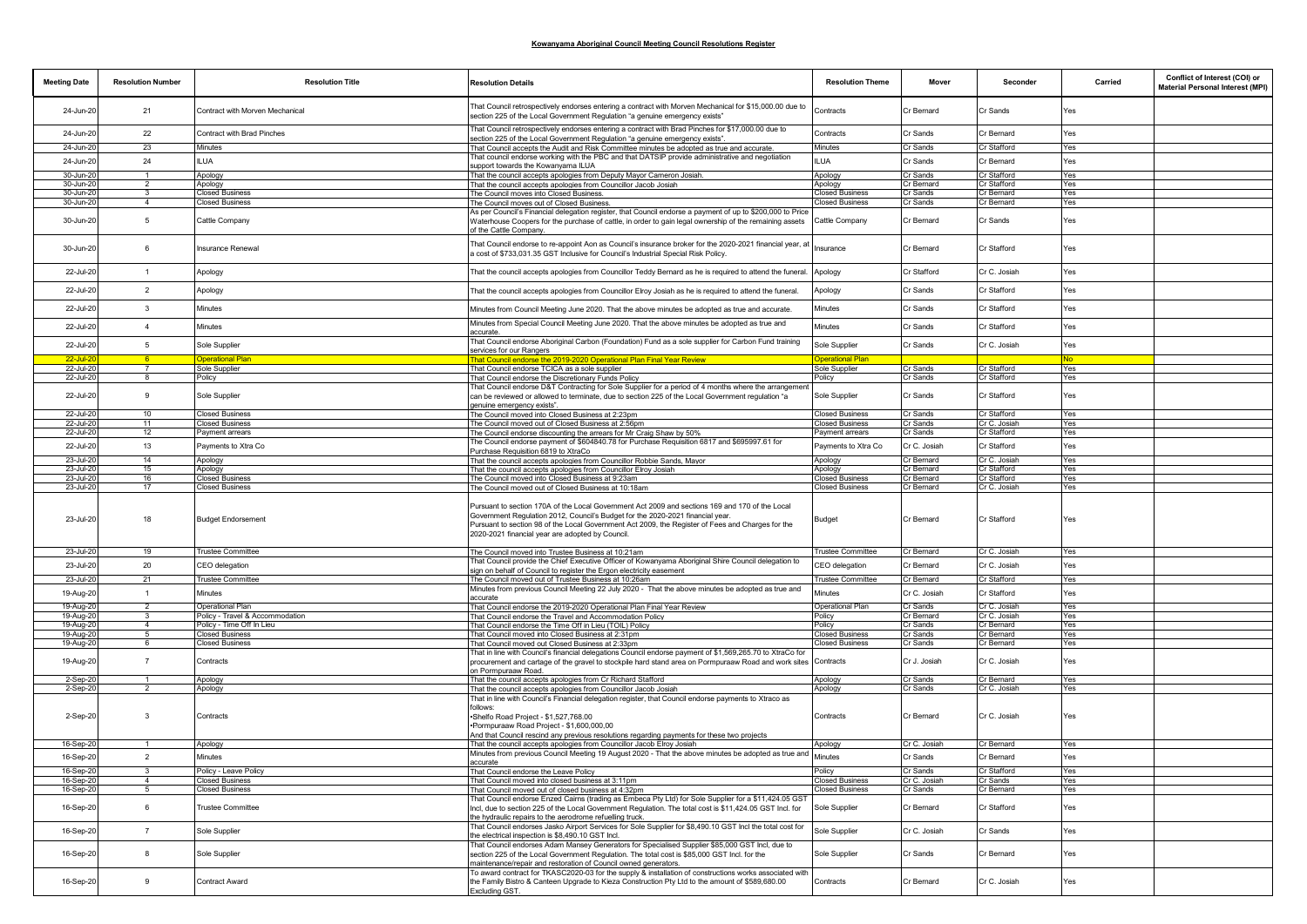| <b>Meeting Date</b>  | <b>Resolution Number</b> | <b>Resolution Title</b>          | <b>Resolution Details</b>                                                                                                                                                                                                                                                                                                                                                                                                                                                                                                                                                                                                                                                                                                                                                             | <b>Resolution Theme</b>      | Mover             | Seconder          | Carried   | Conflict of Interest (COI) or<br>Material Personal Interest (MPI) |
|----------------------|--------------------------|----------------------------------|---------------------------------------------------------------------------------------------------------------------------------------------------------------------------------------------------------------------------------------------------------------------------------------------------------------------------------------------------------------------------------------------------------------------------------------------------------------------------------------------------------------------------------------------------------------------------------------------------------------------------------------------------------------------------------------------------------------------------------------------------------------------------------------|------------------------------|-------------------|-------------------|-----------|-------------------------------------------------------------------|
| 16-Sep-20            | 10 <sup>°</sup>          | Contract Award                   | To award contract for TKASC2020-02 for the supply & installation of constructions works associated with<br>the Workshop Upgrade to Bartos Construction Pty Ltd T/as Bartos Plumbing to the amount of<br>\$235,249.00 Excluding GST.                                                                                                                                                                                                                                                                                                                                                                                                                                                                                                                                                   | Contracts                    | Cr Sands          | Cr Bernard        | Yes       |                                                                   |
| 16-Sep-20            | 11                       | <b>Repayment Plan</b>            | The Council: a. Accept a repayment proposal as offered by the Kowanyama Sports and Recreation<br>Association Or b. Does not accept a repayment proposal as offered by the Kowanyama Sports and<br>Recreation Association and seeks alternative terms for a repayment plan Or c. Council does not accept<br>any repayment plan with Kowanyama Sports and Recreation Association and commences debt recovery                                                                                                                                                                                                                                                                                                                                                                            | <mark>Repayment Plan</mark>  |                   |                   | <b>No</b> | Cr Stafford (MPI)                                                 |
| 16-Sep-20            | 12                       | Fees and Charges                 | Pursuant to section 98 of the Local Government Act 2009, the updated 2020-2021 General Rate<br>Equivalents (Commercial Charges) for the 2020-2021 financial year are adopted by Council.                                                                                                                                                                                                                                                                                                                                                                                                                                                                                                                                                                                              | Fees & Charges               | Cr Bernard        | Cr Stafford       | Yes       |                                                                   |
| 29-Oct-20            | $\mathbf{1}$             | Minutes                          | Minutes from previous Council Meeting 16 September 2020 - That the above minutes be adopted as true<br>and accurate                                                                                                                                                                                                                                                                                                                                                                                                                                                                                                                                                                                                                                                                   | Minutes                      | Cr Sands          | Cr J. Josiah      | Yes       |                                                                   |
| 29-Oct-20            | $\overline{2}$           | <b>Asset Disposal Policy</b>     | That in line with Council's Asset Disposal Policy, Council endorse the disposal of the following assets:<br>House - 226 Kowanyama Street, Kowanyama (was transferred to Rose Linda Possum under a Katter<br>Lease dated 11 September 2020 House - 1189 Chellikee Street, Kowanyama (was transferred to<br>Theresa Denise Jimmy and Faylene Jimmy under a Katter Lease dated 02 October 2020                                                                                                                                                                                                                                                                                                                                                                                           | Asset disposal               | Cr Sands          | Cr J. Josiah      | Yes       |                                                                   |
| 29-Oct-20            | $\overline{\mathbf{3}}$  | Sole Supplier                    | In accordance with section 235 (a) of the Local Government Regulation 2012, it is requested that Elected<br>members endorse Council entering a one-off sole supplier arrangement with Northern Refuelling for<br>\$17,153.94 GST incl. The total cost covers the repairs and maintenance to the aerodrome refuelling truck<br>decanting system.                                                                                                                                                                                                                                                                                                                                                                                                                                       | Sole Supplier                | Cr Bernard        | Cr J. Josiah      | Yes       |                                                                   |
| 29-Oct-20            | $\overline{4}$           | Sole Supplier                    | In accordance with section 235 (a) of the Local Government Regulation 2012, it is requested that Elected<br>members endorse Council entering a one-off sole supplier arrangement with: 1. Peters ATV & Outdoor<br>Power Equipment for the repairs to the council owned Rangers ATV (ZZLABA) \$6,736.50 GST incl; and<br>2. Warpac Trailer, for the repairs to the council owned tandem trailer (573UBP) \$5,50.00 GST incl                                                                                                                                                                                                                                                                                                                                                            | Sole Supplier                | Cr J. Josiah      | Cr Stafford       | Yes       |                                                                   |
| 29-Oct-20            | $5\phantom{.0}$          | <b>Closed Business</b>           | That Council moved into Closed Business pursuant to section 254J(3)(e) of the Local Government Act at<br>$2:39$ pm                                                                                                                                                                                                                                                                                                                                                                                                                                                                                                                                                                                                                                                                    | <b>Closed Business</b>       | Cr Sands          | Cr Bernard        | Yes       |                                                                   |
| 29-Oct-20            | 6                        | <b>Closed Business</b>           | That Council moved out of Closed Business at 3:28pm                                                                                                                                                                                                                                                                                                                                                                                                                                                                                                                                                                                                                                                                                                                                   | <b>Closed Business</b>       | Cr Bernard        | Cr C. Josiah      | Yes       |                                                                   |
| 29-Oct-20            | $\overline{7}$           | Canteen                          | . That Council resolve to write-off up to 40% of the Debt owed to it by Kowanyama Sport and<br>Recreation Association Inc (KSRA) pertaining to unpaid rent on the Canteen Premises, on the condition<br>that the KSRA: - a. agrees to enter into a new lease with Council as DOGIT Trustee, on terms acceptable<br>to Council; and b. complies with the conditions set out in the repayment arrangement. 2. That Council<br>delegate authority to the Chief Executive Officer to negotiate terms acceptable to Council for the KSRA<br>lease and repayment arrangement. 3. That upon the Chief Executive Officer being satisfied with the<br>negotiated terms of the lease and repayment arrangement, Council make a recommendation to the<br>DOGIT Trustee to grant a lease to KSRA. | Canteen                      | Cr Sands          | Cr Bernard        | Yes       | Cr Stafford (COI) and Cr J. Josiah<br>(COI)                       |
| 18-Nov-20            |                          | Apologies                        | That the council accepts apologies from Councillor Cameron Josiah                                                                                                                                                                                                                                                                                                                                                                                                                                                                                                                                                                                                                                                                                                                     | Apologies                    | Cr Bernard        | Cr Stafford       | Yes       |                                                                   |
| 18-Nov-2             |                          | Apologies                        | That the council accepts apologies from Councillor Jacob Elroy Josiah                                                                                                                                                                                                                                                                                                                                                                                                                                                                                                                                                                                                                                                                                                                 | <b><u>Noologies</u></b>      |                   |                   | N٥        |                                                                   |
| 18-Nov-20            | $\mathbf{3}$             | Minutes                          | Minutes from previous Council Meeting 29 October 2020 - That the above minutes be adopted as true<br>and accurate                                                                                                                                                                                                                                                                                                                                                                                                                                                                                                                                                                                                                                                                     | Minutes                      | Cr Sands          | Cr Bernard        | Yes       |                                                                   |
| 18-Nov-20            | $\overline{4}$           | Operational Plan                 | That Council endorse the 2020-2021 Operational Plan Quarter 1 (Q1) review (01 July 20 to 30<br>September 20)                                                                                                                                                                                                                                                                                                                                                                                                                                                                                                                                                                                                                                                                          | Operational Plan             | Cr J. Josiah      | Cr Bernard        | Yes       |                                                                   |
| 18-Nov-20            | $5\phantom{.0}$          | CEO Appraisal                    | That pursuant to section 12(4)(d) of the Local Government Act 2009 (Qld), Council resolve to engage<br>Peak Services to assist the Mayor to facilitate the 2020 CEO performance appraisal                                                                                                                                                                                                                                                                                                                                                                                                                                                                                                                                                                                             | CEO Appraisal                | Cr Sands          | Cr Bernard        | Yes       |                                                                   |
| 18-Nov-20            | $6\overline{6}$          | Home Ownership                   | That council advocate to the Queensland Government for the inclusion of an Option 3 (sub-lease) to<br>achieve home-ownership.                                                                                                                                                                                                                                                                                                                                                                                                                                                                                                                                                                                                                                                         | Home Ownership               | Cr Sands          | Cr J. Josiah      | Yes       |                                                                   |
| 16-Dec-20            | $\mathbf{1}$             | Apologies                        | That the council accepts apologies from Councillor Teddy Bernard                                                                                                                                                                                                                                                                                                                                                                                                                                                                                                                                                                                                                                                                                                                      | Apologies                    | Cr Sands          | Cr Stafford       | Yes<br>N٥ |                                                                   |
| 16-Dec-<br>16-Dec-20 | $\mathbf{3}$             | Apologies<br>Minutes             | That the council accepts apologies from Councillor Jacob Elroy Josiah<br>Minutes from previous council meeting 18 November 2020 - That the above minutes be adopted as true<br>and accurate                                                                                                                                                                                                                                                                                                                                                                                                                                                                                                                                                                                           | <b>s</b> pologies<br>Minutes | Cr Sands          | Cr Cameron Josiah | Yes       |                                                                   |
| 16-Dec-20            | $\overline{4}$           | Annual report                    | That pursuant to section 182(2) of the Local Government Regulation 2012 (Qld), Council resolve to adopt<br>its Annual Report 2019/2020                                                                                                                                                                                                                                                                                                                                                                                                                                                                                                                                                                                                                                                | <b>Annual Report</b>         | Cr Cameron Josiah | Cr Stafford       | Yes       |                                                                   |
| 16-Dec-20            | $5\overline{5}$          | Council Meetings 2021            | That Council approve dates for the 2021 Council Meetings, subject to changing to Tues rather than<br>Wed                                                                                                                                                                                                                                                                                                                                                                                                                                                                                                                                                                                                                                                                              | Council Meeting              | Cr Sands          | Cr Cameron Josiah | Yes       |                                                                   |
| 16-Dec-20            | $6\overline{6}$          | <b>Asset Disposal</b>            | That in line with Council's Asset Disposal Policy, Council endorse the disposal of the following asset:<br>Toyota Forklift - Plant No: P0075 VIN#7FD2513356                                                                                                                                                                                                                                                                                                                                                                                                                                                                                                                                                                                                                           | Asset Disposal               | Cr Stafford       | Cr Sands          | Yes       |                                                                   |
| 16-Dec-20            | $\overline{7}$           | Appointment of Valuer            | Pursuant to Local Government Regulations section 206 (2) endorse the appointment of a valuer to value<br>council's non-current physical assets                                                                                                                                                                                                                                                                                                                                                                                                                                                                                                                                                                                                                                        | Appointment of Valuer        | Cr Sands          | Cr Stafford       | Yes       |                                                                   |
| 16-Dec-20            | 8                        | Prequalified Supplier Agreements | The Council resolve to enter into Prequalified Supplier Arrangements for the following suppliers or a<br>period of two (2) years commencing 1 January 2021 and ceasing 31 December 2022.                                                                                                                                                                                                                                                                                                                                                                                                                                                                                                                                                                                              | <b>Prequalified Supplier</b> | Cr Sands          | Cr Stafford       | Yes       |                                                                   |
| 16-Dec-20            | 9                        | Sole Supplier                    | That Council endorses Enzed Cairns (trading asEmbeca Pty Ltd) for Sole Supplier under section 225 of<br>the Local Government Regulation. This is for hydraulic repairs to the aerodrome refuelling truck                                                                                                                                                                                                                                                                                                                                                                                                                                                                                                                                                                              | Sole Supplier                | Cr Sands          | Cr Cameron Josiah | Yes       |                                                                   |
| 16-Dec-20            | 10                       | Sole Supplier                    | In accordance with section 235 (a) of the Local Government Regulation 2012, it is requested that Elected<br>members endorse council entering a sole supplier arrangement with Northern Refuelling in accordance<br>with section 235 (a) of the Local Government Regulation.                                                                                                                                                                                                                                                                                                                                                                                                                                                                                                           | Sole Supplier                | Cr Stafford       | Cr Cameron Josiah | Yes       |                                                                   |
| 16-Dec-20            | 11                       | Sole Supplier                    | That Council endorses Aerial Management Services (trading as AMS) for Sole Supplier under section<br>225 of the Local Government Regulation. This is to update all Airport procedures and manuals to ensure<br>Kowanyama Airport comply with the new Manual of Standards (MOS)                                                                                                                                                                                                                                                                                                                                                                                                                                                                                                        | Sole Supplier                | Cr Stafford       | Cr Cameron Josiah | Yes       |                                                                   |
| 16-Dec-20            | 12                       | Contract Award                   | To award contract or TKASC2020-005 for the supply of construction works associated with the<br>Contractors Camp Upgrade to Barto's Construction Pty Ltd                                                                                                                                                                                                                                                                                                                                                                                                                                                                                                                                                                                                                               | Contract Award               | Cr Sands          | Cr Stafford       | Yes       |                                                                   |
| 19-Jan-21            | $\overline{1}$           | Apologies                        | That the council accepts apologies from Councillor Richard Stafford                                                                                                                                                                                                                                                                                                                                                                                                                                                                                                                                                                                                                                                                                                                   | Apologies                    | Cr Sands          | Cr Cameron Josiah | Yes       |                                                                   |
| 19-Jan-21            | $\overline{2}$           | Minutes                          | Minutes from previous Council Meeting 16 December 2020 - That the above minutes be adopted as true<br>and accurate                                                                                                                                                                                                                                                                                                                                                                                                                                                                                                                                                                                                                                                                    | Minutes                      | Cr Sands          | Cr Cameron Josiah | Yes       |                                                                   |
| 19-Jan-21            | $\mathbf{3}$             | Policy                           | That Council endorse the Complaints Management Policy - Statutory Policy 13                                                                                                                                                                                                                                                                                                                                                                                                                                                                                                                                                                                                                                                                                                           | Policy                       | Cr Sands          | Cr Jacob Josiah   | Yes       |                                                                   |
| 19-Jan-21            |                          | <b>Trustee Committee</b>         | The Council moved into Trustee Business at 12:33pm                                                                                                                                                                                                                                                                                                                                                                                                                                                                                                                                                                                                                                                                                                                                    | Trustee                      | Cr Sands          | Cr Jacob Josiah   | Yes       |                                                                   |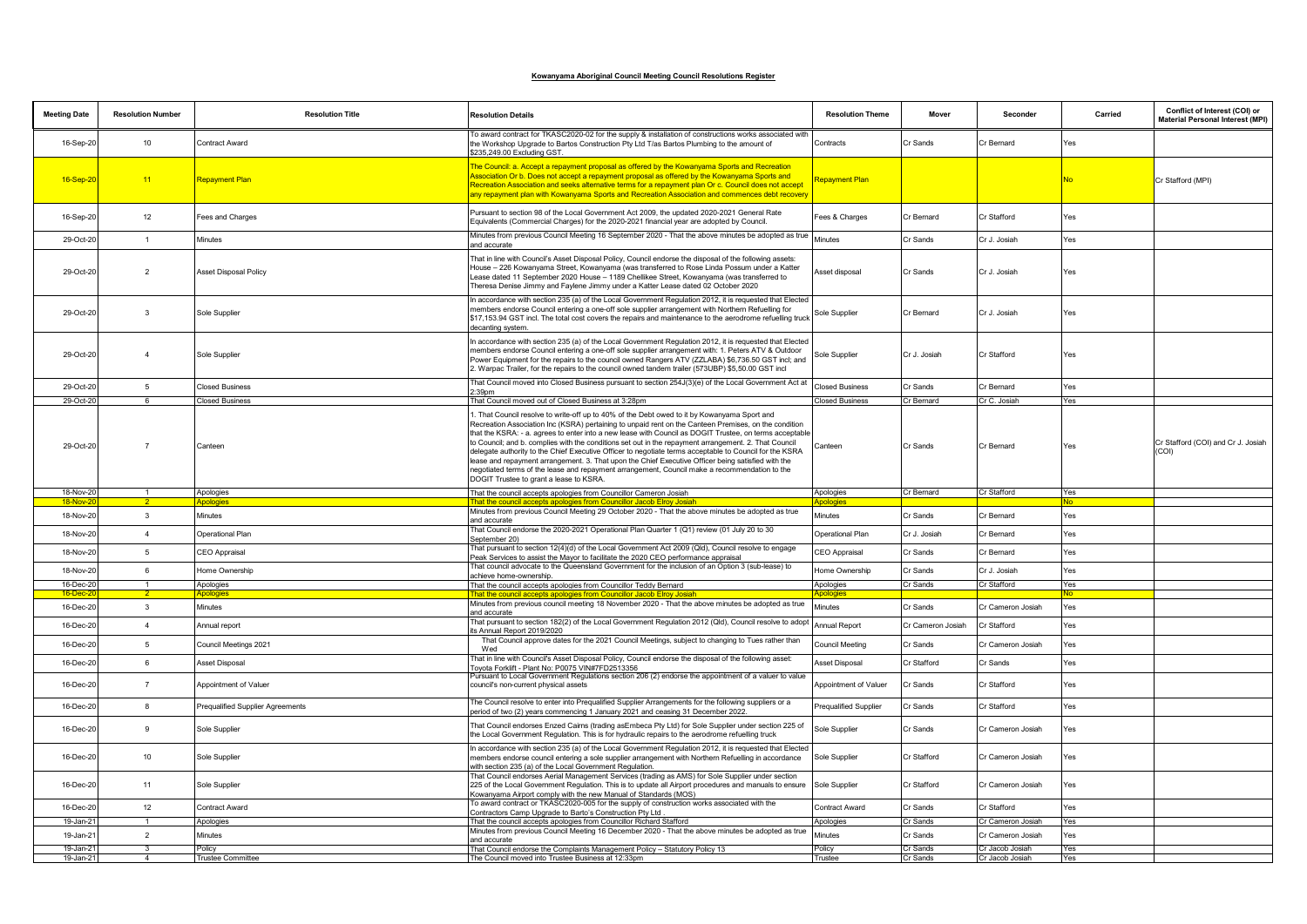| <b>Meeting Date</b>   | <b>Resolution Number</b>         | <b>Resolution Title</b>                                    | <b>Resolution Details</b>                                                                                                                                                                                                                                                                                                                                                                                                                                                                                                                                                                                                                                                                                                                                                            | <b>Resolution Theme</b>  | Mover                       | Seconder                             | Carried                  | Conflict of Interest (COI) or<br><b>Material Personal Interest (MPI)</b> |
|-----------------------|----------------------------------|------------------------------------------------------------|--------------------------------------------------------------------------------------------------------------------------------------------------------------------------------------------------------------------------------------------------------------------------------------------------------------------------------------------------------------------------------------------------------------------------------------------------------------------------------------------------------------------------------------------------------------------------------------------------------------------------------------------------------------------------------------------------------------------------------------------------------------------------------------|--------------------------|-----------------------------|--------------------------------------|--------------------------|--------------------------------------------------------------------------|
| 19-Jan-21             | -5                               | Lease                                                      | Subject to the lessee first obtaining Native Title approval under the Native Title Act 1993 (Cth) (as<br>applicable), pursuant to section 85A(3) of the Local Government Act 2009 (Qld), the Trustee approve a<br>lease to the Commonwealth of Australia (Represented by the Department of Defence) and authorise the<br>Chief Executive Officer to finalise negotiations and sign the lease and do all other things reasonably<br>necessary to register the lease with Land Titles, on the following essential terms: Term:10 years (with<br>two (2) options to renew of 10 years each); Annual rent: \$20,580 (GST excl), increasing annually with<br>CPI. Permitted Use: For equipment storage, training, accommodation, vehicle servicing and other<br>purposes related to these | Leases                   | Cr Bernard                  | Cr Cameron Josiah                    | Yes                      |                                                                          |
| 16-Feb-2              |                                  | Apologies                                                  | That the council accepts apologies from Councillor Richard Stafford                                                                                                                                                                                                                                                                                                                                                                                                                                                                                                                                                                                                                                                                                                                  | Apologies                | Cr Cameron Josiah           | Cr Bernard                           | Yes                      |                                                                          |
| 16-Feb-2              | $\overline{2}$                   | Minutes                                                    | Minutes from previous Council Meeting 19 January 2021 be adopted as true and accurate                                                                                                                                                                                                                                                                                                                                                                                                                                                                                                                                                                                                                                                                                                | Minutes                  | Cr Sands                    | Cr Jacob Josiah                      | Yes                      |                                                                          |
| 16-Feb-2              | $\mathbf{3}$                     | Delegations register                                       | Pursuant to section 257 of the Local Government Act 2009 (Qld), Council resolves to adopt Delegations<br>Register - Council to CEO as presented                                                                                                                                                                                                                                                                                                                                                                                                                                                                                                                                                                                                                                      | Delegations Register     | Cr Sands                    | Cr Jacob Josiah                      | Yes                      |                                                                          |
| 16-Feb-2              | $\overline{4}$                   | Social Housing                                             | To approve social housing building design concepts: Lot 278 - Clarke and Prince and Lot 344 - Remote<br><b>Building Solutions</b>                                                                                                                                                                                                                                                                                                                                                                                                                                                                                                                                                                                                                                                    | Social Housing           | Cr Jacob Josiah             | Cr Bernard                           | Yes                      |                                                                          |
| 16-Feb-2              | -5                               | <b>Trustee Committee</b>                                   | That Council moved into Trustee Business at 4:53pm                                                                                                                                                                                                                                                                                                                                                                                                                                                                                                                                                                                                                                                                                                                                   | <b>Trustee Committee</b> | Cr Bernard                  | Cr Jacob Josiah                      | Yes                      |                                                                          |
| 16-Feb-21             | 6                                | Lease                                                      | Subject to the lessee first obtaining Native Title approval under the Native Title Act 1993 (Cth) (as<br>applicable), pursuant to section 85A(3) of the Local Government Act 2009 (Qld), the Trustee approve a<br>lease to Airservices Australia and authorise the Chief Executive Officer to finalise negotiations and sign<br>the lease and do all other things reasonably necessary to register the lease with Land Titles, on the<br>following essential terms: Term: (one) year Annual Rent: \$15,000 (GST excluded) Permitted Use: Any<br>purpose consistent with the permitted functions, purposes and obligations of Airservices Australia under<br>the Air Services Act 1995 (Cth) or any other purposes approved by the Landlord                                           | Lease                    | Cr Sands                    | Cr Bernard                           | Yes                      |                                                                          |
| 17-Mar-21             |                                  | Minutes                                                    | Minutes from previous Council Meeting 19 February 2021 be adopted as true and accurate                                                                                                                                                                                                                                                                                                                                                                                                                                                                                                                                                                                                                                                                                               | Minutes                  | Cr Bernard                  | Cr Elroy Josiah                      | Yes                      |                                                                          |
| 17-Mar-2              | $\overline{\phantom{a}}$         | <b>Closed Business</b>                                     | That Council moved into closed business at 3:06pm                                                                                                                                                                                                                                                                                                                                                                                                                                                                                                                                                                                                                                                                                                                                    | <b>Closed Business</b>   | Cr Bernard                  | Cr Cameron Josiah                    | Yes                      |                                                                          |
| 17-Mar-2              |                                  | <b>Closed Business</b>                                     | That Council moved out of closed business at 2.08pm                                                                                                                                                                                                                                                                                                                                                                                                                                                                                                                                                                                                                                                                                                                                  | <b>Closed Business</b>   | Cr Sands                    | Cr Bernard                           | Yes                      |                                                                          |
| 17-Mar-2              | $\overline{4}$                   | Performance Review                                         | That Council endorse the CEO Performance Review provided by Peak Services, develop new Key<br>Performance Indicators (KPIs) with the CEO and undertake all other matters as agreed.<br>That Council endorse the CEO and Executive Team to provide correspondence to the KSRA with the                                                                                                                                                                                                                                                                                                                                                                                                                                                                                                | Performance Review       | Cr Sands                    | Cr Cameron Josiah                    | Yes                      |                                                                          |
| 17-Mar-21             | 5                                | ease                                                       | inal offer for the canteen lease.                                                                                                                                                                                                                                                                                                                                                                                                                                                                                                                                                                                                                                                                                                                                                    | Lease                    | Cr Bernard                  | Cr Cameron Josiah                    | Yes                      | Cr Stafford & Cr Elroy Josiah                                            |
| 31-Mar-2<br>31-Mar-2  | $\overline{1}$<br>$\overline{2}$ | Apology<br>Apology                                         | That Council accept the apologies for Cr Stafford.<br>That Council accept the apologies for Cr E. Josiah                                                                                                                                                                                                                                                                                                                                                                                                                                                                                                                                                                                                                                                                             | Apology<br>Apology       | Cr Sands<br>Cr Sands        | Cr Bernard<br>Cr Cameron Josiah      | Yes<br>Yes               |                                                                          |
|                       |                                  |                                                            | That Council resolve to approve the purchase of yellow plant to the value of \$315k in accordance with                                                                                                                                                                                                                                                                                                                                                                                                                                                                                                                                                                                                                                                                               |                          |                             |                                      |                          |                                                                          |
| 31-Mar-21             | $\mathbf{3}$                     | Plant                                                      | section 173 (2) of the Local Government Regulation 2012<br>That Council resolve to approve the purchase of staff housing to the value of \$350k in accordance with                                                                                                                                                                                                                                                                                                                                                                                                                                                                                                                                                                                                                   | Plant                    | Cr Bernard                  | Cr Cameron Josiah                    | Yes                      |                                                                          |
| 31-Mar-2              | $\overline{4}$                   | <b>Staff Housing</b>                                       | section 173 (2) of the Local Government Regulation 2012                                                                                                                                                                                                                                                                                                                                                                                                                                                                                                                                                                                                                                                                                                                              | Housing                  | Cr Sands                    | Cr Cameron Josiah                    | Yes                      |                                                                          |
| 31-Mar-2              | 5                                | Staff Housing Tender                                       | That Council resolve to endorse the Tender Review Report Staff Housing TKASC2021-001 and engage<br>Keiza Constructions.                                                                                                                                                                                                                                                                                                                                                                                                                                                                                                                                                                                                                                                              | Tender                   | Cr Bernard                  | Cr Sands                             | Yes                      |                                                                          |
| 20-Apr-2              | $\overline{1}$                   | <b>Minutes</b>                                             | Minutes from previous Council Meeting 17 March 2021 be adopted as true and accurate                                                                                                                                                                                                                                                                                                                                                                                                                                                                                                                                                                                                                                                                                                  | Minutes                  | Cr Sands                    | Cr Bernard                           | Yes                      |                                                                          |
| 20-Apr-21             |                                  | Minutes                                                    | Minutes from Special Council Meeting 31 March 2021 be adopted as true and accurate<br>2020/2021 Budget Review including all updated policies, statements and procurement:                                                                                                                                                                                                                                                                                                                                                                                                                                                                                                                                                                                                            | Minutes                  | Cr Cameron Josiah           | Cr Bernard                           | Yes                      |                                                                          |
| 20-Apr-21             | 3                                | <b>Budget Review</b>                                       | <b>Corporate Structure</b><br>•Revenue Policy & Revenue Statement (Fees and Charges schedule and General Rate is equivalents &<br>utility charges)<br>. Investment Policy<br>Debt Policy<br>.QTC Indicative Principle and Interest schedule<br>·Procurement Policy<br>2020/2021 Profit & Loss budget review<br>.Whole of Council by function<br>•Enterprises<br>Summary of recurrent grants<br>Summary of tied grants<br>•Portfolios<br>Oueensland Treasury Corporation, Local Government forecasting model                                                                                                                                                                                                                                                                          | <b>Budget</b>            | Cr Sands                    | Cr Cameron Josiah                    | Yes                      |                                                                          |
| 20-Apr-21             | $\overline{4}$                   | Sole Supplier                                              | That Council endorses JUTE Theatre Company for Sole Supplier under section 225 of the Local<br>Government Regulation. This is for a fully funded collaborative Road Safety grant.                                                                                                                                                                                                                                                                                                                                                                                                                                                                                                                                                                                                    | Sole Supplier            | Cr Sands                    | Cr Elroy Josiah                      | Yes                      |                                                                          |
| 20-Apr-21             | $5\overline{5}$                  | <b>Closed Business</b>                                     | That Council moved into closed business at 3:33pm                                                                                                                                                                                                                                                                                                                                                                                                                                                                                                                                                                                                                                                                                                                                    | <b>Closed Business</b>   | Cr Sands                    | Cr Bernard                           | Yes                      |                                                                          |
| 20-Apr-2<br>20-Apr-21 | 6<br>$\overline{7}$              | <b>Closed Business</b><br>Minutes - Audit & Risk Committee | That Council moved out of closed business at 3:37pm                                                                                                                                                                                                                                                                                                                                                                                                                                                                                                                                                                                                                                                                                                                                  | <b>Closed Business</b>   | Cr Sands<br>Cr Sands        | Cr Bernard<br>Cr Cameron Josiah      | Yes<br><b>Yes</b>        |                                                                          |
| 18-May-21             |                                  | Apology                                                    | That Council note the April 2021 Audit and Risk Committee Minutes.<br>That Council accept the apologies for Cr Stafford due to other work-related priorities                                                                                                                                                                                                                                                                                                                                                                                                                                                                                                                                                                                                                         | Apologies                | Cr Sands                    | Cr Cameron Josiah                    | Yes                      |                                                                          |
| 18-May-               | -2                               | <u>Apology</u>                                             | That Council accepts the apologies for Cr Bernard                                                                                                                                                                                                                                                                                                                                                                                                                                                                                                                                                                                                                                                                                                                                    | Apologie                 |                             |                                      | No.                      |                                                                          |
| 18-May-21             | 3                                | Minutes                                                    | Minutes from previous Council Meeting 20 April 2021 be adopted as true and accurate                                                                                                                                                                                                                                                                                                                                                                                                                                                                                                                                                                                                                                                                                                  | Minutes                  | Cr Jacob Josiah             | Cr Cameron Josiah                    | Yes                      |                                                                          |
| 18-May-2              | $\overline{4}$                   | Policy                                                     | That Council endorses the Employee Conflict of Interest Policy as presented                                                                                                                                                                                                                                                                                                                                                                                                                                                                                                                                                                                                                                                                                                          | Policy                   | Cr Sands                    | Cr Jacob Josiah                      | Yes                      |                                                                          |
| 18-May-21             | 5                                | Asset Disposal                                             | That in line with Council's Asset Disposal Policy, council endorse the disposal of assets as presented                                                                                                                                                                                                                                                                                                                                                                                                                                                                                                                                                                                                                                                                               | Asset Disposal           | Cr Sands                    | Cr Jacob Josiah                      | Yes                      |                                                                          |
| 18-May-2<br>23-Jun-2  | 6                                | Policy<br>Minutes                                          | That Council endorse the Portable & Attractive Policy<br>Minutes from previous Council Meeting 18 May 2021 be adopted as true and accurate                                                                                                                                                                                                                                                                                                                                                                                                                                                                                                                                                                                                                                           | Policy<br>Minutes        | Cr Sands<br>Cr Jacob Josiah | Cr Jacob Josiah<br>Cr Cameron Josiah | Yes<br>Yes               |                                                                          |
| 23-Jun-21             | $\overline{2}$                   | Operational Plan Q3                                        | That Council endorse the Quarter 3 Operational Plan Review<br>Approved in principle and subject to Councillor assessment and further review                                                                                                                                                                                                                                                                                                                                                                                                                                                                                                                                                                                                                                          | <b>Operational Plan</b>  | Cr Bernard                  | Cr Cameron Josiah                    | Yes                      |                                                                          |
| $23$ -Jun-2           |                                  | Operational Plan 21/22                                     | hat Council endorse the 2021-2022 Operational Plan                                                                                                                                                                                                                                                                                                                                                                                                                                                                                                                                                                                                                                                                                                                                   | <b>Operational Plan</b>  | $Tr$ Sands                  | Cr Jacob Jos                         |                          |                                                                          |
| 23-Jun-21             | $\overline{4}$                   | Asset Disposal                                             | That Council in line with Council's Asset Disposal Policy, Council endorse the disposal the following<br>asset/s:<br>Road Asset Disposal due to the 2020 DRFA renewal program. The total value of asset disposals is<br>\$4,954,295.05                                                                                                                                                                                                                                                                                                                                                                                                                                                                                                                                               | Asset Disposal           | Cr Sands                    | Cr Jacob Josiah                      | Yes                      |                                                                          |
| 23-Jun-21             | -5                               | <b>Trustee Committee</b>                                   | That Council open Trustee Meeting at 12:46pm                                                                                                                                                                                                                                                                                                                                                                                                                                                                                                                                                                                                                                                                                                                                         | <b>Trustee Committee</b> | Cr Sands                    | Cr Cameron Josiah                    | Yes                      |                                                                          |
|                       |                                  |                                                            |                                                                                                                                                                                                                                                                                                                                                                                                                                                                                                                                                                                                                                                                                                                                                                                      |                          |                             |                                      |                          |                                                                          |
| 23-Jun-21             | 6                                | 24JAA                                                      | Kowanyama Aboriginal Shire Council as Trustee of the Kowanyama DOGIT resolves to seek assistance<br>from the Department of Seniors, Disability Services and Aboriginal and Torres Strait Islander Partnerships<br>(DSDSATSIP) with:<br>.<br>-Issuing notices under s.24JAA of the Native Title Act 1993 for a subdivision and construction of staff<br>houses and social houses on Lot 81 on SP272069: and<br>The drafting of 40-year social housing lease instruments over the social housing lots (if required).                                                                                                                                                                                                                                                                   | 24JAA                    |                             |                                      | Matter Left on the Table |                                                                          |
| 23-Jun-21             |                                  | <b>Trustee Committee</b>                                   | That Council close Trustee Meeting at 1:07pm                                                                                                                                                                                                                                                                                                                                                                                                                                                                                                                                                                                                                                                                                                                                         | <b>Trustee Committee</b> | Cr Sands                    | Cr Bernard                           | Yes                      |                                                                          |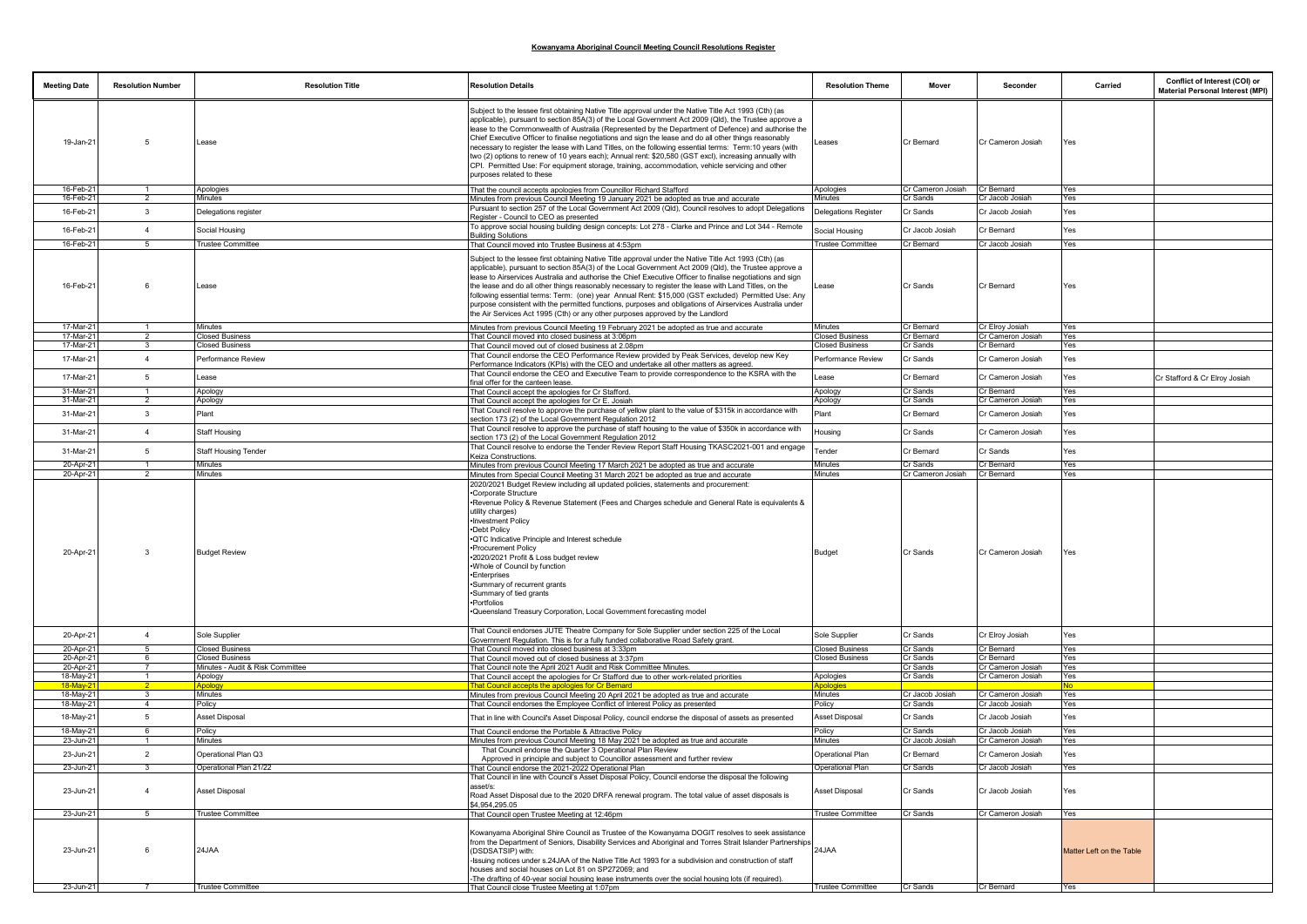| <b>Meeting Date</b>    | <b>Resolution Number</b> | <b>Resolution Title</b>                       | <b>Resolution Details</b>                                                                                                                                                                                                                                                                                                                                                                                                                                                                                                                                                                                                                                                                                                                                                                                                                                                                      | <b>Resolution Theme</b>                                 | Mover                | Seconder                        | Carried                  | Conflict of Interest (COI) or<br><b>Material Personal Interest (MPI)</b> |
|------------------------|--------------------------|-----------------------------------------------|------------------------------------------------------------------------------------------------------------------------------------------------------------------------------------------------------------------------------------------------------------------------------------------------------------------------------------------------------------------------------------------------------------------------------------------------------------------------------------------------------------------------------------------------------------------------------------------------------------------------------------------------------------------------------------------------------------------------------------------------------------------------------------------------------------------------------------------------------------------------------------------------|---------------------------------------------------------|----------------------|---------------------------------|--------------------------|--------------------------------------------------------------------------|
| 23-Jun-21              | 8                        | Plant Hire Tender                             | That Council endorse the extension of the Occasional Plant Hire Tender Report 2019-2021 to the expiry<br>of three months from 30 June 2021 or when the pending Plant Hire Tender 2021-2023 is adopted by<br>Council.                                                                                                                                                                                                                                                                                                                                                                                                                                                                                                                                                                                                                                                                           | Plant Hire Tender                                       |                      |                                 | Matter Left on the Table |                                                                          |
| 23-Jun-2               | 9                        | Closed Business                               | That Council moved into closed business at 2:03pm                                                                                                                                                                                                                                                                                                                                                                                                                                                                                                                                                                                                                                                                                                                                                                                                                                              | <b>Closed Business</b>                                  | Cr Sands             | Cr Jacob Josiah                 | Yes                      |                                                                          |
| 23-Jun-2               | 10                       | Closed Business                               | That Council moved out of closed business at 2:12pm                                                                                                                                                                                                                                                                                                                                                                                                                                                                                                                                                                                                                                                                                                                                                                                                                                            | <b>Closed Business</b>                                  | Cr Jacob Josiah      | Cr Bernard                      | Yes                      |                                                                          |
| 23-Jun-2               | 11                       | Minutes - Audit & Risk Committee              | That Council note the May 2021 Audit and Risk Committee Minutes                                                                                                                                                                                                                                                                                                                                                                                                                                                                                                                                                                                                                                                                                                                                                                                                                                | Minutes                                                 | Cr Cameron Josiah    | Cr Sands                        | Yes                      |                                                                          |
| 23-Jun-21              | 12                       | Contract                                      | That in line with Council's financial delegations, Council endorse payment of \$2,027,383.20 to Xtra Co                                                                                                                                                                                                                                                                                                                                                                                                                                                                                                                                                                                                                                                                                                                                                                                        | Contract                                                | Cr Jacob Josiah      | Cr Bernard                      | Yes                      |                                                                          |
| $28 - Jun - 2$         |                          | Apologies                                     | That Council accept the apologies for Cr Stafford.                                                                                                                                                                                                                                                                                                                                                                                                                                                                                                                                                                                                                                                                                                                                                                                                                                             | <b>Apologies</b>                                        |                      |                                 | <u>No</u>                |                                                                          |
| 28-Jun-2               |                          | <b>Apologies</b>                              | That Council accept the apologies for Cr J Josiah                                                                                                                                                                                                                                                                                                                                                                                                                                                                                                                                                                                                                                                                                                                                                                                                                                              | <b>Apologies</b>                                        |                      |                                 | <b>No</b>                |                                                                          |
| 28-Jun-21              | $\mathbf{3}$             | <b>Closed Business</b>                        | That Council moved into Closed Business at 10:17am                                                                                                                                                                                                                                                                                                                                                                                                                                                                                                                                                                                                                                                                                                                                                                                                                                             | <b>Closed Business</b>                                  | Cr Bernard           | Cr Cameron Josiah               | Yes                      |                                                                          |
| 28-Jun-21              | $\Delta$                 | <b>Closed Business</b>                        | That Council moved out of Closed Business at 11:55am                                                                                                                                                                                                                                                                                                                                                                                                                                                                                                                                                                                                                                                                                                                                                                                                                                           | <b>Closed Business</b>                                  | Cr Sands             | Cr Bernard                      | Yes                      |                                                                          |
| 28-Jun-21              | 5                        | <b>Budget</b>                                 | Pursuant to section 170A of the Local Government Act 2009 and sections 169 and 170 of the Local<br>Government Regulation 2012, Council's Budget for the 2021-22 financial year. Pursuant to section 98 of<br>the Local Government Act 2009, the Register of Fees and Charges for the 2021-22 financial year are<br>adopted by Council.<br>Reports as presented, include the following:<br>*Operating Statements - Whole of Council Budget 2021-22<br>.Capital Budget 2021-22<br>•Operating Statements - Executive Portfolios - Budget 2021-22 (Appendix.2)<br>*2021-22 Fees and Charges<br>*2021-22 General Rate Equivalents<br>•Debt Policy<br>·Investment Policy<br>·Revenue Statement<br>·Revenue Policy<br>·Procurement Policy<br>-Statement of Financial Position - 10-year forecast<br>-Statement of Cashflow - 10-year forecast<br>•Statement Income and Expenditure - 10-year forecast | Budget                                                  | Cr Sands             | Cr Bernard                      | Yes                      |                                                                          |
| 28-Jun-21              | 6                        | Insurance Renewal                             | That Council resolve to re-appoint Aon as Council's insurance broker on a sole supplier arrangement for<br>the 2021-2022 financial year, at a cost of \$1,090,967.32 GST inclusive for 65% ISR coverage                                                                                                                                                                                                                                                                                                                                                                                                                                                                                                                                                                                                                                                                                        | nsurance                                                | Cr Sands             | Cr Cameron Josiah               | Yes                      |                                                                          |
| 28-Jun-21              | $\overline{7}$           | <b>Tender Award</b>                           | That Council award the tender to Koppens Construction Pty Ltd for their conforming ender of<br>\$1,540,507.34 excluding GST                                                                                                                                                                                                                                                                                                                                                                                                                                                                                                                                                                                                                                                                                                                                                                    | Tender                                                  | Cr Cameron Josiah    | Cr Bernard                      | Yes                      |                                                                          |
| 28-Jun-2               |                          | <b>Trustee Committee</b>                      | That Council open Trustee Meeting at 12:20pm                                                                                                                                                                                                                                                                                                                                                                                                                                                                                                                                                                                                                                                                                                                                                                                                                                                   | Trustee Committee                                       | Cr Sands             | Cr Cameron Josiah               | Yes                      |                                                                          |
| 28-Jun-21              | 9                        | 24JAA                                         | Kowanyama Aboriginal Shire Council as Trustee of the Kowanyama DOGIT resolves to seek assistance<br>from the Department of Seniors, Disability Services and Aboriginal and Torres Strait Islander Partnerships<br>(DSDSATSIP) with:<br>-Issuing notices under s.24JAA of the Native Title Act 1993 for a subdivision and construction of staff<br>houses and social houses on Lot 81 on SP272069; and<br>-The drafting of 40-year social housing lease instruments over the social housing lots (if required).                                                                                                                                                                                                                                                                                                                                                                                 | 24JAA                                                   | Cr Bernard           | Cr Cameron Josiah               | Yes                      |                                                                          |
| $20 -$ Jul-2           |                          | Apologies                                     | That Council accept the apologies for Cr Stafford                                                                                                                                                                                                                                                                                                                                                                                                                                                                                                                                                                                                                                                                                                                                                                                                                                              | <b>Apologies</b>                                        |                      |                                 | No                       |                                                                          |
| 20-Jul-21              | $\overline{2}$           | Minutes                                       | Minutes from previous Ordinary Council meeting 23 June 2021 be adopted as true and accurate                                                                                                                                                                                                                                                                                                                                                                                                                                                                                                                                                                                                                                                                                                                                                                                                    | Minutes                                                 | Cr Sands             | Cr Bernard                      | Yes                      |                                                                          |
| 20-Jul-21              | $\mathbf{B}$             | Minutes                                       | Minutes from previous Special Council Meeting 28 June 2021 be adopted as true and accurate                                                                                                                                                                                                                                                                                                                                                                                                                                                                                                                                                                                                                                                                                                                                                                                                     | Minutes                                                 | Cr Cameron Josiah    | Cr Sands                        | Yes                      |                                                                          |
| 20-Jul-2               | $\overline{4}$           | Special Holidays                              | Councillors support that Special Public Holidays be changed to Mondays for 2022                                                                                                                                                                                                                                                                                                                                                                                                                                                                                                                                                                                                                                                                                                                                                                                                                | Special Holidays                                        | Cr Sands             | Cr Elroy Josiah                 | Yes                      |                                                                          |
|                        |                          |                                               | Councillors support new legislation which would provide flexibility to indigenous communities in                                                                                                                                                                                                                                                                                                                                                                                                                                                                                                                                                                                                                                                                                                                                                                                               |                                                         |                      |                                 |                          |                                                                          |
| 20-Jul-21              | 5                        | Amendment Bill 2021                           | determining whether community members should be able to work with children - even if they have a<br>conviction                                                                                                                                                                                                                                                                                                                                                                                                                                                                                                                                                                                                                                                                                                                                                                                 | Amendment Bill 2021                                     |                      |                                 | Matter Left on the Table |                                                                          |
| 20-Jul-21              | 6                        | Tender                                        | That council resolve to engage Wheatley Rural Contracting as thye successful tenderer for Council<br>Tender Cattle Muster: TKASC2021-4, and delegate powers to the CEO to negotiate contract terms, and<br>that if contract terms cannot be negotiated, that Council resolve to accept the number "2{" rated tenderer<br>and delegate powers to the CEO to negotiate contract terms.                                                                                                                                                                                                                                                                                                                                                                                                                                                                                                           | Tender                                                  | Cr Sands             | Cr Bernard                      | Yes                      |                                                                          |
| 20-Jul-21              | $\overline{7}$           | Prequalified Supplier                         | That Council resolve to enter into Prequalified Supplier Arrangements with all 26 suppliers for a period of<br>2.5 years commencing 01 July 2021 and ceasing 31 December 2023 and to delegate authority to CEO to Prequalified Supplier<br>negotiate contracts.                                                                                                                                                                                                                                                                                                                                                                                                                                                                                                                                                                                                                                |                                                         | Cr Elroy Josiah      | Cr Bernard                      | Yes                      |                                                                          |
| 20-Jul-21              |                          | <b>Asset Disposal Policy</b>                  | That in line with Council's Asset Disposal Policy, Council endorse the disposal of the following asset/s:<br>. 117 Kokoberra Street - Private home ownership transfer<br>2. 327 Karrenganang Street - Dwelling has been demolished<br>3. 267 Pindi St - Private home ownership transfer<br>1. 279 Kunjen Street - Private home ownership transfer<br>5. 298 Gilbert White Street - Private home ownership transfer<br>6. Donated Assets - Housing works BAS Upgrades                                                                                                                                                                                                                                                                                                                                                                                                                           | <b>Asset Disposal</b>                                   | Cr Bernard           | Cr Cameron Josiah               | Yes                      |                                                                          |
| 17-Aug-21              |                          | Apologies                                     | That Council accept the apologies for Cr Stafford                                                                                                                                                                                                                                                                                                                                                                                                                                                                                                                                                                                                                                                                                                                                                                                                                                              | Apologies                                               | Cr Sands             | Cr Cameron Josiah               | Yes                      |                                                                          |
| 17-Aug-21<br>17-Aug-21 | 3                        | Apologies<br>Minutes                          | That Council accept the apologies for Cr Jacob Josiah<br>Minutes from previous Ordinary Council meeting 20 July 2021 be adopted as true and accurate                                                                                                                                                                                                                                                                                                                                                                                                                                                                                                                                                                                                                                                                                                                                           | Apologies<br>Minutes                                    | Cr Sands<br>Cr Sands | Cr Cameron Josiah<br>Cr Bernard | Yes<br>Yes               |                                                                          |
| 17-Aug-21              | $\mathbf{A}$             | Amendment Bill 2021                           | Working with Children (Indigenous Communities) Amendment Bill 2021 - Councillors support proposed<br>legislation which would provide flexibility to Indigenous communities in determining whether community<br>members should be able to work with children                                                                                                                                                                                                                                                                                                                                                                                                                                                                                                                                                                                                                                    | Amendment Bill 2021                                     | Cr Sands             | Cr Cameron Josiah               | Yes                      |                                                                          |
| 17-Aug-21              | 5                        | Operational Plan                              | Operational Plan Final Year Review - That Council endorse the 2020-2021 Operational Plan Final Year                                                                                                                                                                                                                                                                                                                                                                                                                                                                                                                                                                                                                                                                                                                                                                                            | Operational Plan                                        | Cr Sands             | Cr Bernard                      | Yes                      |                                                                          |
| 17-Aug-21              | 6                        | Policy Update                                 | review<br>That Council endorse the:<br><b>Advertsiing Spending Policy</b><br>Community Grants Policy<br>Entertainment and Hospitality Policy<br>Information, Communication and Technology Policy                                                                                                                                                                                                                                                                                                                                                                                                                                                                                                                                                                                                                                                                                               | Policy Update                                           | Cr Sands             | Cr Bernard                      | Yes                      |                                                                          |
| 17-Aug-21              | $\overline{7}$           | Local Laws                                    | Pursuant to section 29(2) of the Local Government Act 2009 (QId). Council resolves to:<br>Repeal Subordinate Local Law No.2 (Animal Management) 2015<br>Make subordinate Local Law No.2 (Animal Management) 2021                                                                                                                                                                                                                                                                                                                                                                                                                                                                                                                                                                                                                                                                               | Local Laws                                              |                      |                                 | <b>No</b>                |                                                                          |
| 17-Aug-21              | 8                        | Councillors Discretionary Availability Notice | That Council endorse the Councillor's Discretionary Availability Notice as per Local Governement<br>Regulation 2012 Section 201B                                                                                                                                                                                                                                                                                                                                                                                                                                                                                                                                                                                                                                                                                                                                                               | Councillors Discretionary<br><b>Availability Notice</b> | Cr Bernard           | Cr Sands                        | Yes                      |                                                                          |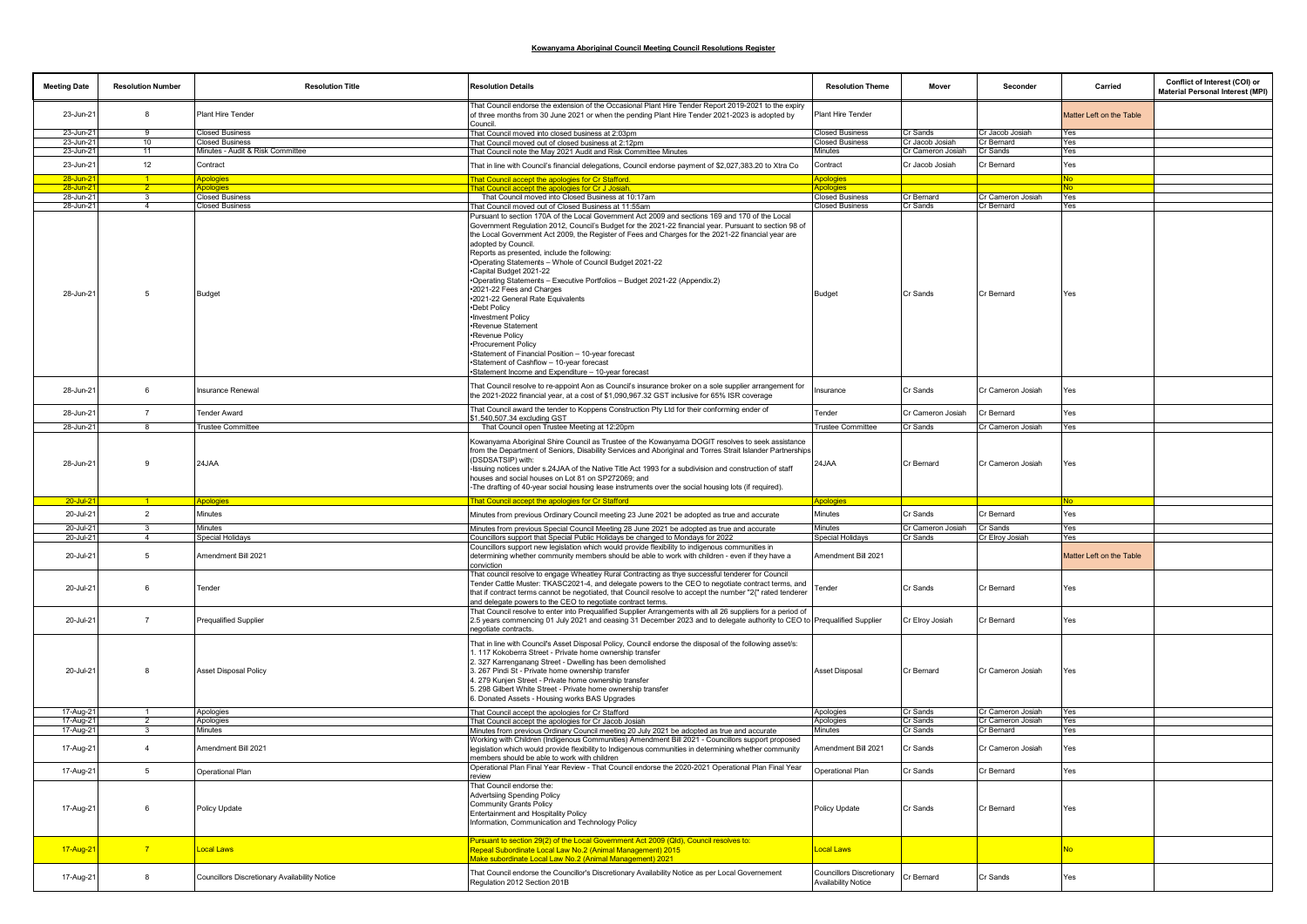| <b>Meeting Date</b>    | <b>Resolution Number</b> | <b>Resolution Title</b>             | <b>Resolution Details</b>                                                                                                                                                                                                                                                                                                                                                                                                                                                     | <b>Resolution Theme</b>                       | Mover                         | Seconder                      | Carried    | Conflict of Interest (COI) or<br>Material Personal Interest (MPI) |
|------------------------|--------------------------|-------------------------------------|-------------------------------------------------------------------------------------------------------------------------------------------------------------------------------------------------------------------------------------------------------------------------------------------------------------------------------------------------------------------------------------------------------------------------------------------------------------------------------|-----------------------------------------------|-------------------------------|-------------------------------|------------|-------------------------------------------------------------------|
| 17-Aug-21              | 9                        | Asset Disposal                      | That in line with Council's Asset Disposal Policy, Council endorse the disposal of the following asset/s:<br>Building Community Recreation Hall Shed 27x1403 as major renewal of building has occurred                                                                                                                                                                                                                                                                        | Asset disposal                                | Cr Bernard                    | Cr Sands                      | Yes        |                                                                   |
| 17-Aug-21              | 10                       | <b>Prequalified Supplier</b>        | That Council resolve to enter into Prequalified Supplier Arrangements for the following suppliers for a<br>period commencing 17 August 2021 and ceasing 31 December 2022:<br>Hayden Shorey Contracting<br>Truck EQ<br>Gulf Auto                                                                                                                                                                                                                                               | Prequalified Supplier                         | Cr Sands                      | Cr Bernard                    | Yes        |                                                                   |
| 17-Aug-21              | 11                       | Contract - Gravel                   | Xtra Co Contracts exceeding \$200,00<br>That Council in line with Council's financial delegations, endorse payment of:<br>Topsy Rd - \$129,998.43 excl GST<br>Shelfo Rd - \$152,466.52 excl GST<br>n addition to the June 2021 resolution                                                                                                                                                                                                                                     | Contract - Gravel                             | Cr Bernard                    | Cr Sands                      | Yes        |                                                                   |
| 17-Aug-21              | 12                       | <b>Closed Business</b>              | That Council moved into closed business at 4:53pm                                                                                                                                                                                                                                                                                                                                                                                                                             | <b>Closed Business</b>                        | Cr Bernard                    | Cr Sands                      | Yes        |                                                                   |
| 17-Aug-21              | 13                       | <b>Closed Business</b>              | That Council moved out closed business at 5:17pm                                                                                                                                                                                                                                                                                                                                                                                                                              | <b>Closed Business</b>                        | Cr Bernard                    | Cr Jacob Josiah               | Yes        |                                                                   |
| 17-Aug-21              | 14                       | <b>Minutes</b>                      | That Council note the June 2021 Audit and Risk Committee Minutes                                                                                                                                                                                                                                                                                                                                                                                                              | Minutes                                       | Cr Bernard                    | Cr Jacob Josiah               | Yes        |                                                                   |
| 17-Aug-21              | 15                       | Budget                              | Annual Budget 2021-2022 - Updated Fees and Charges<br>Pursuant to section 98 of the Lcoal Government Act 2009, the Register of Fees and Charges for the<br>2021-2022 financial year is adopted by Council                                                                                                                                                                                                                                                                     | Budget                                        | Cr Bernard                    | Cr Sands                      | Yes        |                                                                   |
| 17-Aug-21              | 16                       | Organisational Structure            | That the recommendations contained within this submission be approved by Council                                                                                                                                                                                                                                                                                                                                                                                              | Organisational structure                      | Cr Sands                      | Cr Bernard                    | Yes        |                                                                   |
| $21-Sep-2$             |                          | Apologies                           | hat Council accept the apologies for Cr Stafford                                                                                                                                                                                                                                                                                                                                                                                                                              | pology.                                       |                               |                               | No         |                                                                   |
| 21-Sep-21<br>21-Sep-21 | 2<br>$\mathbf{3}$        | Minutes<br>Fees and Charges         | Minutes from Ordinary Council Meeting 17 August 2021 be adopted as true and accurate<br>Pursuant to section 98 of the Local Government Act 2009, the Register of Fees and Charges for the<br>2021-2022 financial year is adopted by Council.                                                                                                                                                                                                                                  | Minutes<br>Fees & Charges                     | Cr Sands<br>Cr Cameron Josiah | Cr Bernard<br>Cr Jacob Josiah | Yes<br>Yes |                                                                   |
| 21-Sep-21              | $\overline{4}$           | Contract - Gravel                   | That in line with Council's financial delegations Council endorse payment of \$416,834.04 to Xtra Co.                                                                                                                                                                                                                                                                                                                                                                         | Contract                                      | Cr Jacob Josiah               | Cr Teddy Bernard              | Yes        |                                                                   |
| 21-Sep-21              | -5                       | <b>Closed Business</b>              | That Council moved into closed business at 4:32pm                                                                                                                                                                                                                                                                                                                                                                                                                             | <b>Closed Business</b>                        | Cr Sands                      | Cr Jacob Josiah               | Yes        |                                                                   |
| 21-Sep-21              | 6                        | <b>Closed Business</b>              | That Council moved out of closed business at 4:37pm                                                                                                                                                                                                                                                                                                                                                                                                                           | <b>Closed Business</b>                        | Cr Sands                      | Cr Jacob Josiah               | Yes        |                                                                   |
| 21-Sep-21              | $\overline{7}$           | <b>Tenancy Management</b>           | That Council endorse the suggested change to social housing allocation as requested by the Aboriginal                                                                                                                                                                                                                                                                                                                                                                         | <b>Tenancy Management</b>                     | Cr Jacob Josiah               | Cr Cameron Josiah             | Yes        |                                                                   |
| 21-Sep-21              | $^{\circ}$               | Audit and Risk Committee Minutes    | and Torres Strait Islander Housing Unit<br>That Council note and endorse the August 2021 Audit and Risk Committee Minutes                                                                                                                                                                                                                                                                                                                                                     | Minutes                                       | Cr Cameron Josiah             | Cr Sands                      | Yes        |                                                                   |
| $19$ -Oct-             |                          | Apologie                            | <u> That Council accept the apologies for Cr Stafford</u>                                                                                                                                                                                                                                                                                                                                                                                                                     | Apologies                                     |                               |                               | Nο         |                                                                   |
| 19-Oct-21              | 2                        | <b>Minutes</b>                      | Minutes from Ordinary Council Meeting 21 September 2021 be adopted as true and accurate                                                                                                                                                                                                                                                                                                                                                                                       | Minutes                                       | Cr Sands                      | Cr Bernard                    | Yes        |                                                                   |
|                        |                          |                                     | Council adopts the Kowanyama Flood Study as Council Policy to be used:                                                                                                                                                                                                                                                                                                                                                                                                        |                                               |                               |                               |            |                                                                   |
| 19-Oct-21              | $\mathbf{3}$             | Flood Study                         | . In the assessment of development & development applications<br>. In the review or development of any KASC planning documents<br>. In the consideration of township drainage works                                                                                                                                                                                                                                                                                           | Flood Study                                   | Cr Sands                      | Cr Bernard                    | Yes        |                                                                   |
| 19-Oct-21              | $\overline{4}$           | Policy Update                       | That Council endorse the:<br>-Records Management Policy<br>-Acceptable Councillor Request Policy<br>-Eraud and Corruption Policy<br>-Eraud and Corruption Control Plan                                                                                                                                                                                                                                                                                                        | Policy Update                                 | Cr Bernard                    | Cr Jacob Josiah               | Yes        |                                                                   |
| 19-Oct-21              | 5                        | Budget                              | Pursuant to section 98 of the Local Government Act 2009, the Register of Fees & Charges for the 2021-<br>2022 financial year is adopted by Council.<br>Reports presented - Updated 2021-22 Fees & Charges                                                                                                                                                                                                                                                                     | Budget                                        | Cr Sands                      | Cr Jacob Josiah               | Yes        |                                                                   |
| 19-Oct-21              | 6                        | Contract                            | Xtra Co Contracts exceeding \$200,000<br>That in line with Council's financial delegations Council endorse payment of \$613,684.74 to Xtra Co.                                                                                                                                                                                                                                                                                                                                | Contract                                      | Cr Bernard                    | Cr Cameron Josiah             | Yes        |                                                                   |
| 19-Oct-21              | $\overline{7}$           | Sole Supplier                       | That Council endorses Nutrien Ag Solutions for sole supplier section 225 of the Local Government<br>Regulation. This is equipment required for the cattle muster by Wheatley Rural Contracting and is funded<br>by PM&C                                                                                                                                                                                                                                                       | Sole Supplier                                 | Cr Sands                      | Cr Bernard                    | Yes        |                                                                   |
| 19-Oct-21              | 8                        | Contract Award                      | To award contract for TKASC2021-06 for the supply & installation of Social Housing Lot 344 (PWD<br>Complaint) to James Constructions Qld                                                                                                                                                                                                                                                                                                                                      | Contract Award                                | Cr Sands                      | Cr Jacob Josiah               | Yes        |                                                                   |
| 19-Oct-21              | 9                        | <b>Closed Business</b>              | THAT the meeting be closed to the public to discuss the following items, which are considered<br>confidential in accordance with section 254J of the Local Government Regulation 2012, for the reasons<br>indicated<br>Financial Incentive - this report is in closed business due to section 3c - "the local government's budget"<br>discussion of Audit and Risk Committee Minutes                                                                                          | <b>Closed Business</b>                        | Cr Jacob Josiah               | Cr Cameron Josiah             | Yes        |                                                                   |
| 19-Oct-21              | 10 <sup>10</sup>         | <b>Closed Business</b>              | That Council moved out of Closed Business at 2:04pm                                                                                                                                                                                                                                                                                                                                                                                                                           | <b>Closed Business</b>                        | Cr Sands                      | Cr Jacob Josiah               | Yes        |                                                                   |
| 19-Oct-21              | 11                       | Trustee Committee - Closed Business | That Council moved into Trustee Meeting, Closed Business at 2:05pm<br>Pursuant to section 254J(3)(e) and s84(1) of the Local Government Regulation 2012 (Qld), Council<br>resolves to close the meeting of the Trustee as this report contains privileged legal advice obtained by the<br>Trustee and is therefore likely to prejudice the interests of the trustee should the meeting remain open to<br>the public.                                                          | rustee Committee -<br><b>Closed Business</b>  | Cr Sands                      | Cr Jacob Josiah               | Yes        |                                                                   |
| 19-Oct-21              | 12                       | Trustee Committee - Closed Business | That Council moved out of Trustee Meeting, Closed Business at 2:10pm                                                                                                                                                                                                                                                                                                                                                                                                          | Frustee Committee -<br><b>Closed Business</b> | Cr Jacob Josiah               | Cr Bernard                    | Yes        |                                                                   |
| 16-Nov-21              | $\overline{1}$           | Apologies                           | That Council accept the apologies of Cr Sands                                                                                                                                                                                                                                                                                                                                                                                                                                 | Apologies                                     | Cr Cameron Josiah             | Cr Jacob Josiah               | Yes        |                                                                   |
|                        |                          |                                     | hat Council accept the apologies for Cr Stafford                                                                                                                                                                                                                                                                                                                                                                                                                              |                                               |                               |                               |            |                                                                   |
| 16-Nov-21              | $\mathbf{3}$             | Minutes                             | Minutes from Ordinary Council meeting 19 October 2021 be adopted as true and accurate.                                                                                                                                                                                                                                                                                                                                                                                        | Minutes                                       | Cr Cameron Josiah             | Cr Bernard                    | Yes        |                                                                   |
| 16-Nov-21              | $\overline{4}$           | Annual Report                       | That pursuant to section 182(2) of the Local Government Regulation 2012 (Qld), Council resolve to adopt<br>ts Annual Report 2020/2021                                                                                                                                                                                                                                                                                                                                         | Annual Report                                 | Cr Bernard                    | Cr Jacob Josiah               | Yes        |                                                                   |
| 16-Nov-21              |                          | Contract Award                      | Pursuant to section 226 of the Local Government Regulation 2012 (Qld), Council resolves to award<br>ontract ref TKASC2021-07 for the supply & installation of Social Housing Lot 278 to HCCM PTY LTD<br>T/A H.C BUILDING & CONSTRUCTION.                                                                                                                                                                                                                                      | Contract Award                                | Cr Cameron Josiah             | Cr. Jacob Josiah              |            |                                                                   |
| 16-Nov-21              | 6                        | <b>Specialised Services</b>         | That pursuant to section 235(b) of the Local Government Regulation 2012 (Qld), Council engage<br>Pumping Irrigation & Machinery Services to undertake works on their water supply system, including 3 x<br>triplex pumps water bores and filters due to the specialised nature of the services, and their 20-year<br>history servicing Council's water needs, meaning it would be impractical and/or disadvantageous for<br>Council to invite quotes or tenders for the work. | <b>Specialised Services</b>                   | Cr Jacob Josiah               | Cr Bernard                    | Yes        |                                                                   |
| 16-Nov-21              | $\overline{7}$           | <b>Closed Business</b>              | That the meeting be closed to the public to discuss the following items, which are considered confidential<br>in accordance with Section 254J of the Local Government Regulation 2012, for the reasons indicated:<br>-Eocal Government Regulation 254J (f) matters that may directly affect the health and safety of an<br>individual or a group of individuals                                                                                                               | <b>Closed Business</b>                        | Cr Bernard                    | Cr Jacob Josiah               | Yes        |                                                                   |
| 16-Nov-21              |                          | <b>Closed Business</b>              | That Council moved out of Closed Business at 2.11pm                                                                                                                                                                                                                                                                                                                                                                                                                           | <b>Closed Business</b>                        | Cr Bernard                    | Cr Jacob Josiah               | Yes        |                                                                   |
| 16-Nov-21              | 9                        | Contract                            | That in line with Council's financial delegations Council endorse payment of \$220,675.00 excl GST to Xtra                                                                                                                                                                                                                                                                                                                                                                    | Contract                                      | Cr Cameron Josiah             | Cr Bernard                    | Yes        |                                                                   |